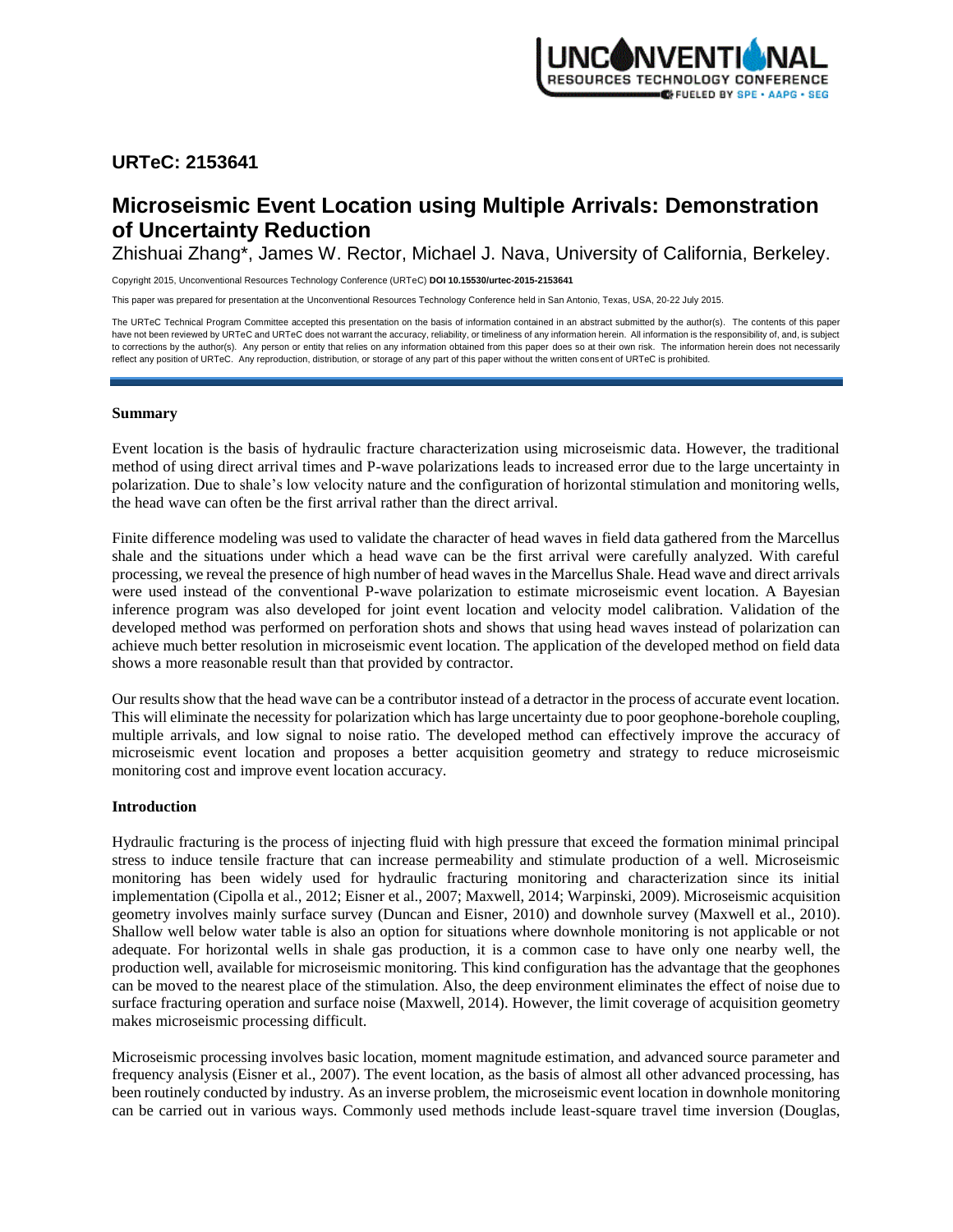1967; Li et al., 2014), double-difference (Waldhauser and Ellsworth, 2000), coherence scanning (Drew et al., 2005; Duncan and Eisner, 2010), full-waveform inversion, and et al. Though effective to a certain extend, these methods don't follow a rigorous statistical framework. Thus, they may either have difficulty in predicting uncertainty with their location estimation or can only give a rough value of estimation uncertainty. Some study on the effect on locations uncertainty due to various factors has been carried out (Eisner, 2009; Maxwell, 2009). However, the source of uncertainty can be very complex in field. An engineer without in-depth of microseimic processing can be surprised by the large uncertainty within the event location (Hayles et al., 2011). It is crucial to improve microseismic events location technique before we can draw further conclusion on microseismic data.

Bayesian inversion has been widely used for subsurface inverse problem (Oliver et al., 2008; Tarantola, 2005; Tarantola and Valette, 1982; Zhang et al., 2014). Thanks to its way of treating variable as a probability density function, it has been very successful in model estimation and uncertainty analysis. The Bayesian inversion has been used for earthquake location (Myers et al., 2007; Myers et al., 2009) and microseismic event location (Poliannikov et al., 2014). However, further efford need to be put to make full use of the powerfulness of this method.

Due to the limit coverage of acquisition geometry in single horizontal monitoring well, microseismic event location with only P and S arrival times is impossible. An additional constraint on the event location usually comes from direct P-wave polarization (Dreger et al., 1998; Li et al., 2014). Thus, three component data will be necessary. However, the unknown orientation of downhole geophones and poor coupling (Gaiser et al., 1988) between geophone and borehole are the challenges to use three component data. The perforation shots were normally used for geophone orientation calibration. Because of the complexity and anisotropy of shale formation, and the poor coupling of geophones with horizontal wellbore, the uncertainty in the waveform polarization can be relatively large.

Due to shale's low velocity nature, head wave is very common in crosswell seismic (Dong and Toksöz, 1995; Parra et al., 2002; Parra et al., 2006) and microseismic survey (Maxwell, 2010; Zimmer, 2010; Zimmer, 2011) in shale operation. When the distance between geophones and source is relatively large, the head wave arrival can precede direct arrival. Microseismic industry has realized the presence of head wave before direct arrival. Due to its weakness, head wave has been commonly regarded as the contamination of direct arrival. Some preliminary research on making use of head wave has been conducted but mainly on synthetic example of simplified situations (Zimmer, 2010; Zimmer, 2011). No publication on field data and rigorous analysis on the improvement due to head wave is available. Our analysis on microseismic survey conducted on two horizontal wells in Marcellus shale shows that head wave conveys very useful information, which can eliminate the requirement for waveform polarization in microseismic event location.

In this paper, we observed and verified the existence of head wave in Marcellus shale operation. We used head wave as a substitution for direct P-wave polarization for microseismic event location estimation. To this end, a Bayesian inversion framework for velocity model calibration and uncertainty analysis was developed. The achieved result shows much better accuracy than traditional event location method.

#### **Theory and Method**

### Head wave

Head wave is common in microseismic survey in shale (Maxwell, 2010; Zimmer, 2010; Zimmer, 2011). We consider a parallel horizontal wells pair configuration (Figure 1), which is common in this kind of Marcellus shale formation. When the velocity of a nearby layer (the lower layer in this case) is larger than the layer where source and receiver are situated, head wave can be present when the angle of incidence is equal to the critical angle  $arcsin(V_1/V_2)$ . The head wave will then travel along the formation interface until the point where it refracted back to the original layer with angle of emergence at the critical angle. Direct arrival amplitude is inversely proportional to the distance the seismic ray traveled from the source due to geometrical spreading while head wave amplitude is inversely proportional to the square of this distance. Thus, the head wave will decay faster than direct arrival and usually has a smaller amplitude.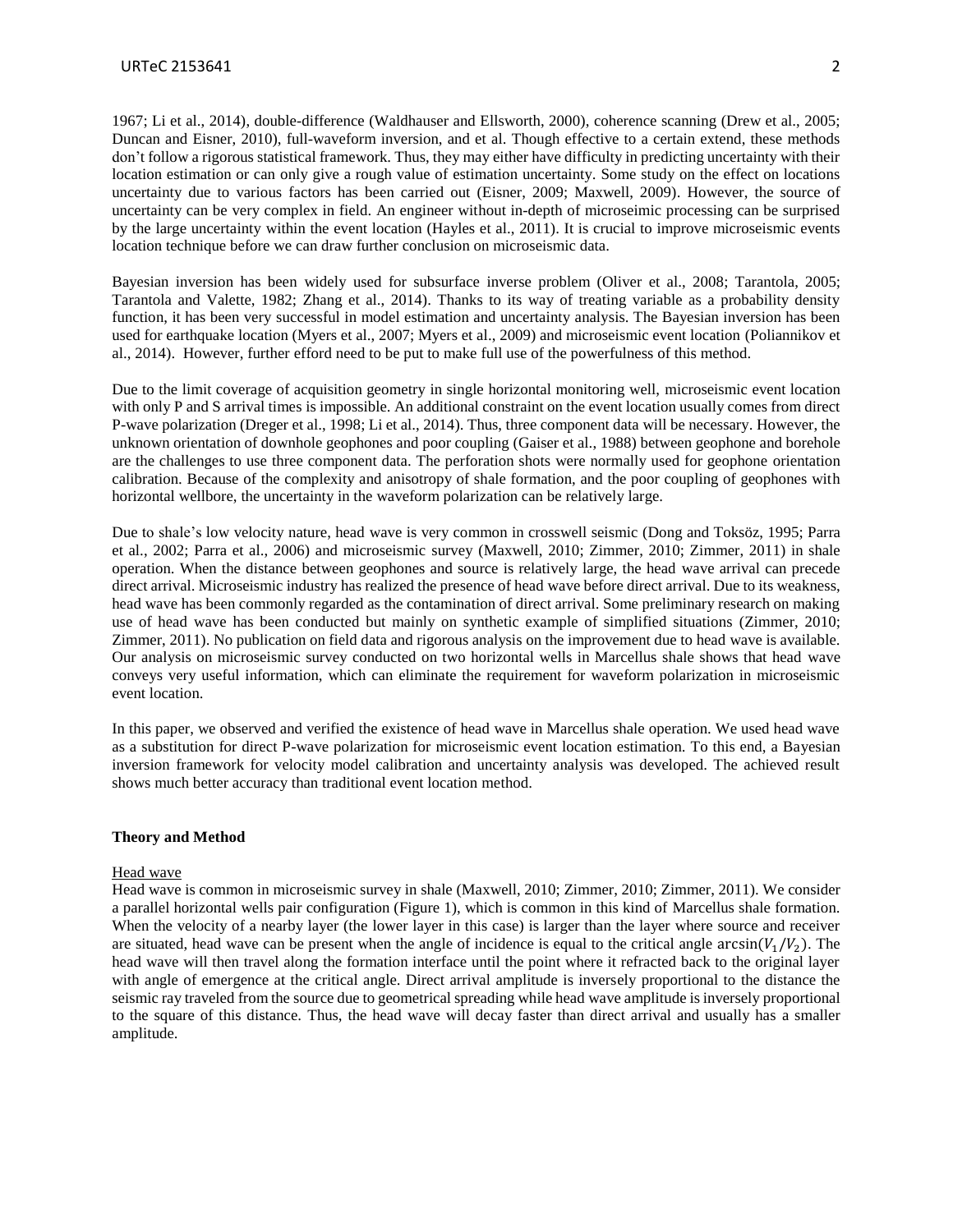

Figure 1: A common configuration for head wave in shale gas operation. Due to the low velocity nature of shale, headwave is common when there is a nearby high velocity layer. When source receiver distance is relatively large, head wave can overtake direct arrival to be the first arrival.

Though the head wave travels a longer path than the direct arrival, its speed is higher in high velocity zone. So the head wave can take over direct arrival as the first arrival when the source receiver distance is longer than the crossover distance. For the configuration in Figure 1. The travel time of head wave, P-wave, and S-wave as a function of source receiver distance is shown by Figure 2. Here, S-wave velocity of the shale layer is taken as 4.3 km/s, and the high velocity layer is 70 meters below the geophones with 6.0 km/s S-wave as shown by Figure 1.



Figure 2: Arrival time of various phases as a function of source receiver distance. When source receiver distance is larger than the cross-over distance, head wave can overtake direct arrival to be the first arrival in the waveform. Perf 1 and Perf 2 are positions analyzed in later content.

#### Bayesian inversion for microseismic event location

To quantify probability distribution of model parameters (microseismic event locations, origin time, velocity model) and observable data (arrival time of various phases and/or direct P-wave polarization), we developed a Bayesian inference framework for microseismic event location. From inverse problem theory problem (Oliver et al., 2008; Tarantola, 2005; Tarantola and Valette, 1982; Zhang et al., 2014), we can demonstrate that under Gaussian assumption of forward model, measurement, and a priori information, we can get the a posteriori information of the model with a probability density:

$$
\sigma_M(m) \propto \exp\left\{-\frac{1}{2}\Big[(g(m)-d_{obs})^T C_D^{-1}(g(m)-d_{obs})+\big(m-m_{prior}\big)^T C_m^{-1}\big(m-m_{prior}\big)\Big]\right\}
$$

where  $\mathbf{d}_{\text{obs}}$  is a vector containing the observed data. In the problem of microseismic event location, it can be an array of arrival times of all pickable phases. If we choose to use polarization in addition to arrival times, the polarization should be packed into the vector as well. The data covariance matrix  $C_p = C_d + C_T$  is the sum of the observation part  $C_d$  and model part  $C_T$ . The model parameter vector **m**, and its prior information  $m_{prior}$  is the vector containing the unknown model parameters we want to estimate. In our problem, it is the space coordinate and origin time of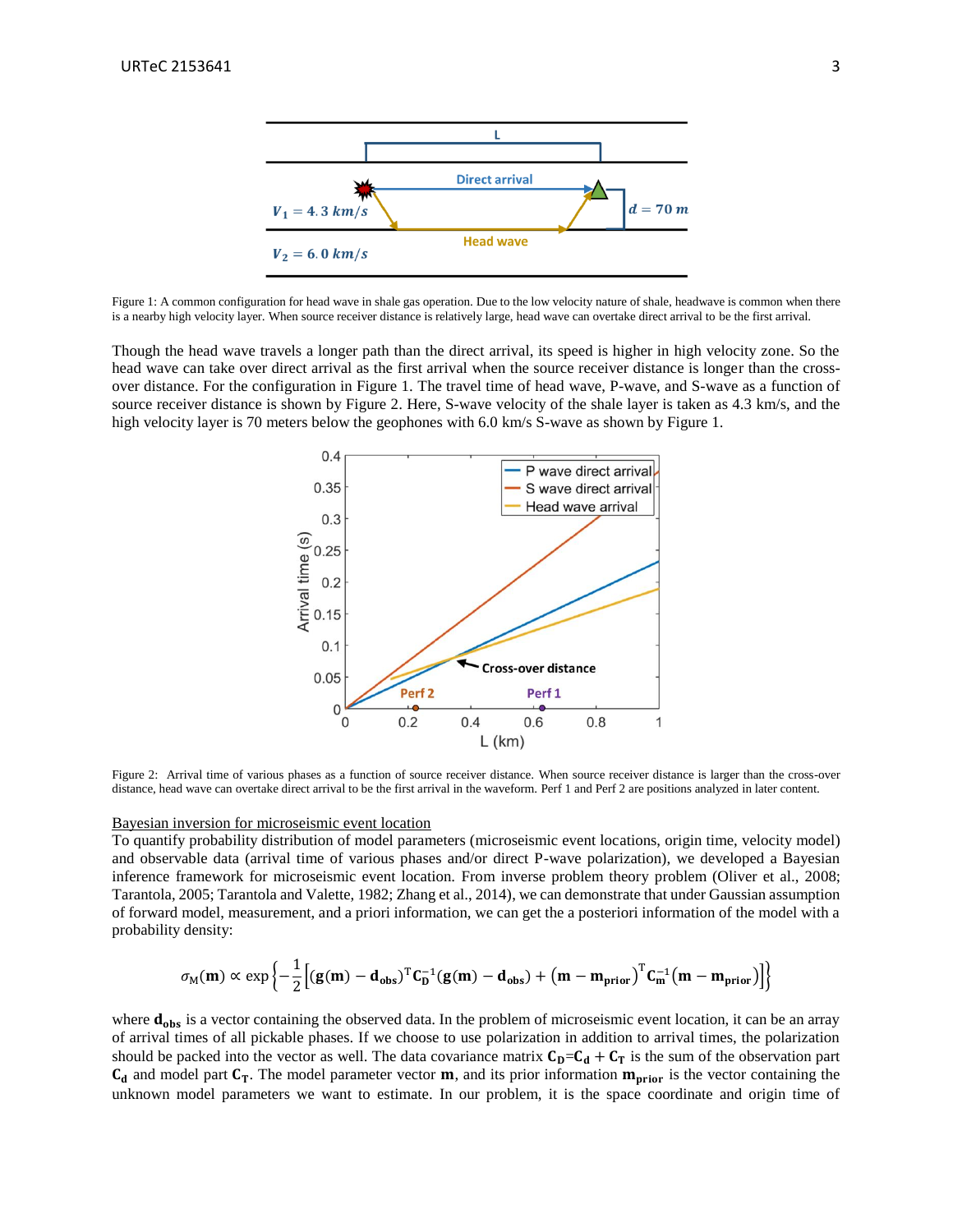microseismic events. The parameters describing velocity model can also be a part of the model parameter if we want to do a joint inversion of events location and velocity model.  $C_m$  is the parameter covariance matrix of the prior information. The forward operator  $g(m)$  is a function of the model parameters **m** and will give a prediction on the observable data **d** based on the model parameters. We use a ray tracing method as the forward operator to predict the arrival time and/or polarization based on event location and origin time.

#### Maximum A Posteriori solution to Bayesian inversion

The solution to the posterior probability density function (PDF) of model parameter can be challenging (Oliver et al., 2008; Tarantola, 2005). Under the assumptions that the observation and the prior information on model parameters (microseismic event location and origin time) are Gaussian distribution, and the forward operator is linear, that is  $g(m) = Gm$ , the posterior probability distribution function can be Gaussian. We can solve the PDF function analytically under this Gaussian distribution. However, the linearity assumption of the forward operator  $g(m)$  is usually invalid, as the case of our problem.

The solutions to the non-Gaussian problem fall into two categories. The first category is representing the probability density with stochastic realizations (e.g., MCMC). And the second one is estimating the key point of the posterior PDF with deterministic approach. Here, we are going to use a Maximum A Posteriori (MAP) estimate, which fall in the second category, to characterize the posterior PDF of microseismic event location and origin time (Oliver et al., 2008; Zhang et al., 2014).

The MAP estimate method is trying to find the peak of the posterior PDF and regard the model at this point as the most likely case given the prior information and observation. This can be accomplished by minimizing the exponent of the posteriori probability density with the Gauss–Newton algorithm:

$$
\mathit{O}(m) = \frac{1}{2} (g(m) - d_{obs})^T C_D^{-1} (g(m) - d_{obs}) + \frac{1}{2} (m - m_{prior})^T C_m^{-1} (m - m_{prior})
$$

We can also get an estimation on the posterior covariance matrix  $C_{m,MAP}$  with the linearization of the problem at the MAP point:

$$
C_{m,MAP} = \left(G_{MAP}^T C_D^{-1} G_{MAP} + C_m^{-1}\right)^{-1}
$$

where  $G_{MAP}$  is the Jacobian matrix of the model parameter at the MAP point.

#### **Microseismic Survey Overview**

The hydraulic fracturing project was carried out in Marcellus formation in Susquehanna County, Pennsylvania, within Susquehanna River Basin. The primary purpose of this project is increasing stimulation efficiency by only changing operational constraints, i.e. pump rate. Two horizontal wells, Monitor well and stimulation well, were drilled at the depth of around  $1500 \, m$  as shown by Figure 3. The length of the horizontal portion of the two wells are 1.35 and 1.7  $km$  respectively. And the average distance between the horizontal portions of the two wells is around 0.22  $km$ .

Eighteen hydraulic fracturing stages were conducted with four perforation shots per stage prior each stimulation stage (Figure 4).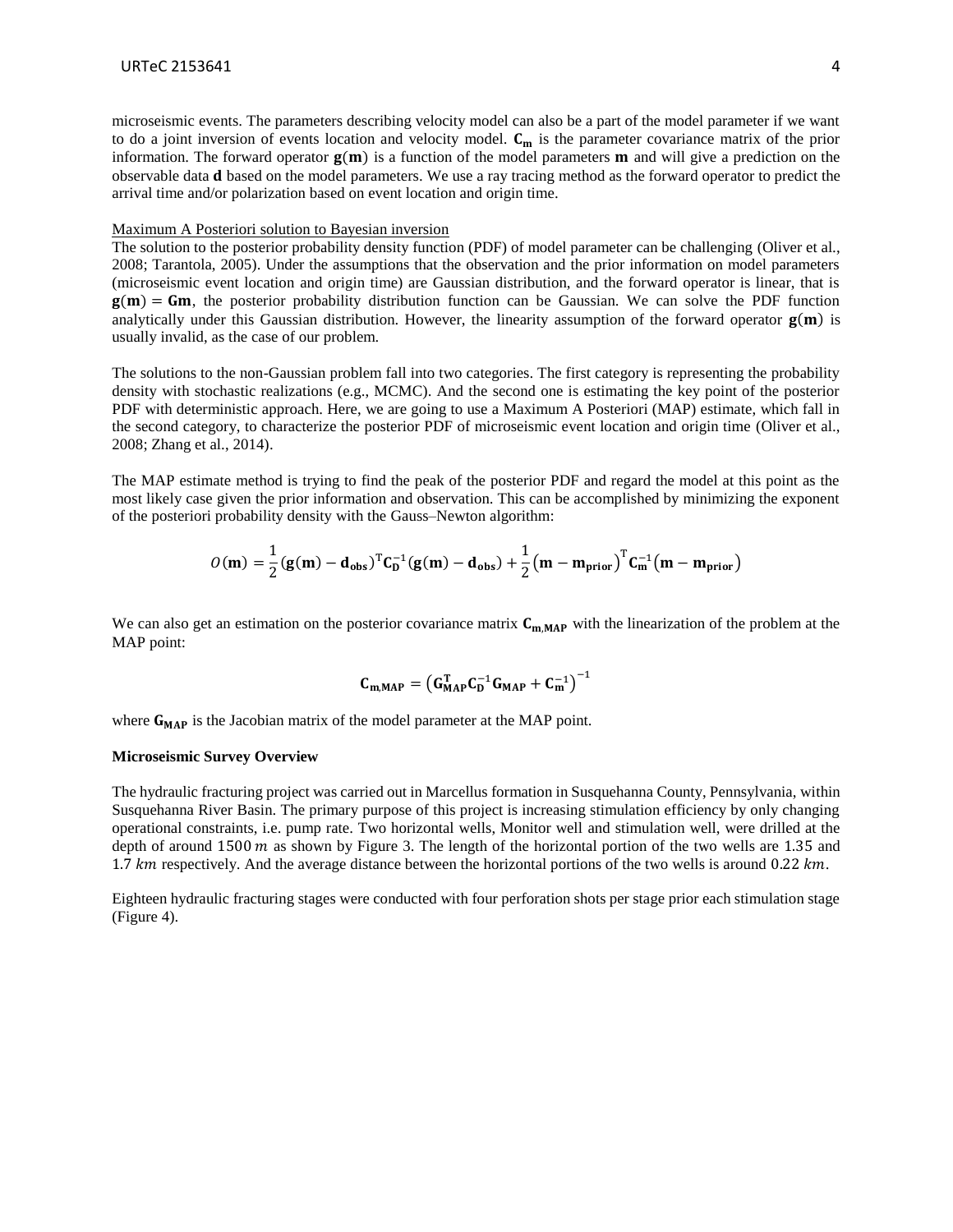

stages. The microseismic event location (dots) around stimulation well (light blue) were processed by contractor. The geophone array is colored according to their various locations. Microseismic events are colored according to their associated stimulation stages.

Microseismic survey was conducted with an array of eleven three-component geophones. The geophone spacing in the array is around 15 m. The array was moved according to the location of hydraulic fracturing stages to minimize



Figure 4: The stimulation was performed in 18 stages and the microseimsic signal was recorded by an array of 11 geophoens in the nearby monitoring well. The geophoen array was moved according to the stimuation stage location to reduce the error due to large observaton distance.

The microseismic waveform was processed by contractor and a total of 1842 events was detected and processed. The events number and geophones locations for each stimulation stage are shown in Table 1. In addition to these microseismic events, most of the perforation shots were recorded by the geophone array and can be used for velocity model calibration and location uncertainty analysis.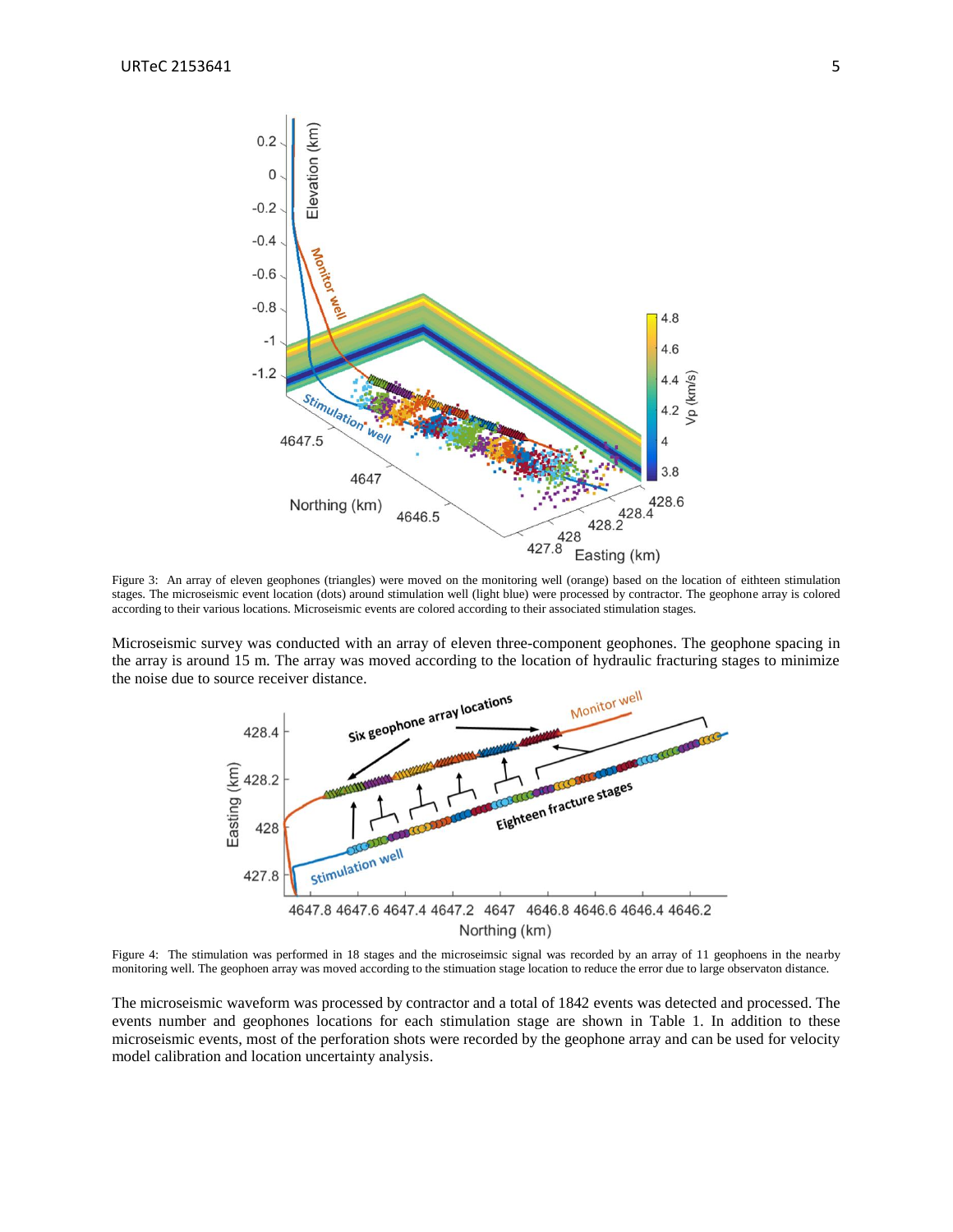| Stage number | Events number | Array location | Stage number | Events number | Array location |
|--------------|---------------|----------------|--------------|---------------|----------------|
|              |               |                | 10           | 224           |                |
|              | 66            |                |              | 168           |                |
|              | 63            |                |              | 94            |                |
|              | 93            |                |              | 141           |                |
|              | 130           |                | 14           | 101           |                |
|              | 106           |                |              | 120           |                |
|              | 141           |                | 16           | 80            |                |
|              | 120           |                | 17           | 70            |                |
|              | 80            |                | 18           | 34            |                |

Table 1 Number of microseismic events in each stages and the associated geophone array locations.

Microseismic events were located by contractor. The velocity model used by contractor is an isotropic layered model built based on sonic log in the stimulation well as shown in Figure 3. The contractor estimated location of microseismic events are shown on Figure 3.

# **Observation of Head Wave**

Head wave is commonly observed in waveforms of both perforation shots and microseismic events, especially those in the early fracking stages given their relatively large distance from the monitoring geophone array. We can begin by looking into the waveforms associated with two perforation shots shown in Figure 5.



Figure 5: The location of two perforation shots whose waveform are shown by Figure 6 and Figure 7. The waveforms of Perf 1 and Perf 2 are shown in Figure 6 and Figure 7.

Figure 6 and Figure 7 show the waveforms recorded by the geophone array for Perf 1 and Perf 2 in Figure 5. The travel time of various phases for these two perforation shots are indicated by Figure 2. Figure 6 is a typical set of waveforms and moveout recorded by the geophone array. We can easily identify the head wave arrival based on its low amplitude and high velocity moveout. In this study, head wave, P and S wave arrival times are picked manually.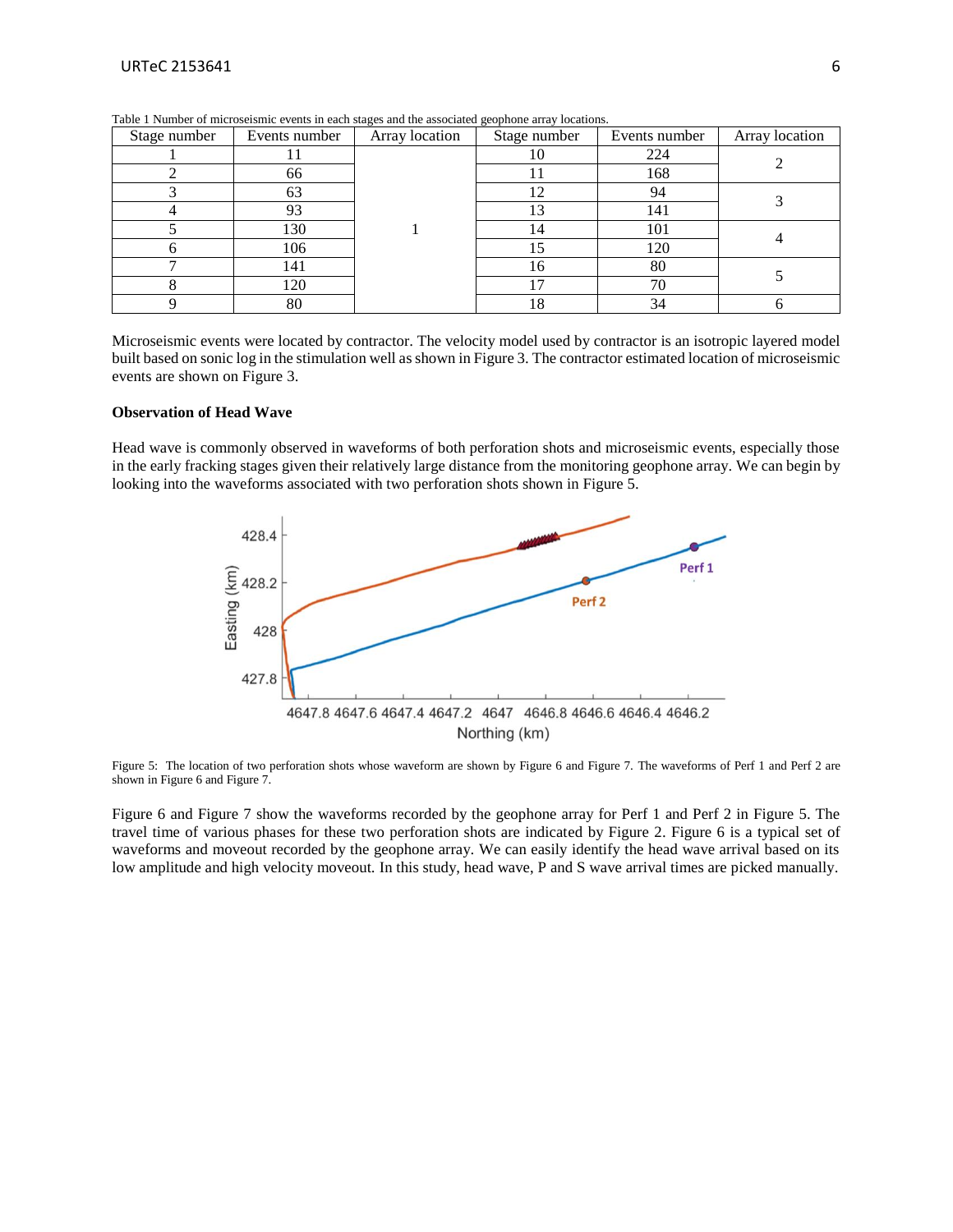

Figure 6: The waveform of Perf 1 recorded by the array of geophones. Head wave can be easily identified based on their low amplitude and high velocity moveout.

However, we cannot identify head wave arrival in Figure 7 since they arrive after and was buried by the stronger direct P-waves. This is due to their relatively short distance from the receivers.



Figure 7: The waveform of Perf 2 recorded by the array of geophones. The Perf 2 is near the geophone array, thus, head wave arrives after the direct P arrival. We can not observe the head wave arrival in the waveform.

To further verify and analyze the head wave, the finite difference simulation of microseismic waveform propagation in the configuration of this project was conducted by Lawrence Livermore National Laboratory developed SW4 code. The configuration and velocity model was the same as that in Figure 1. The existence of head wave can be verified by the comparison between real and synthetic waveform as shown by Figure 8. Both the amplitude and arrival time of head wave in real data match the synthetic waveform pretty well.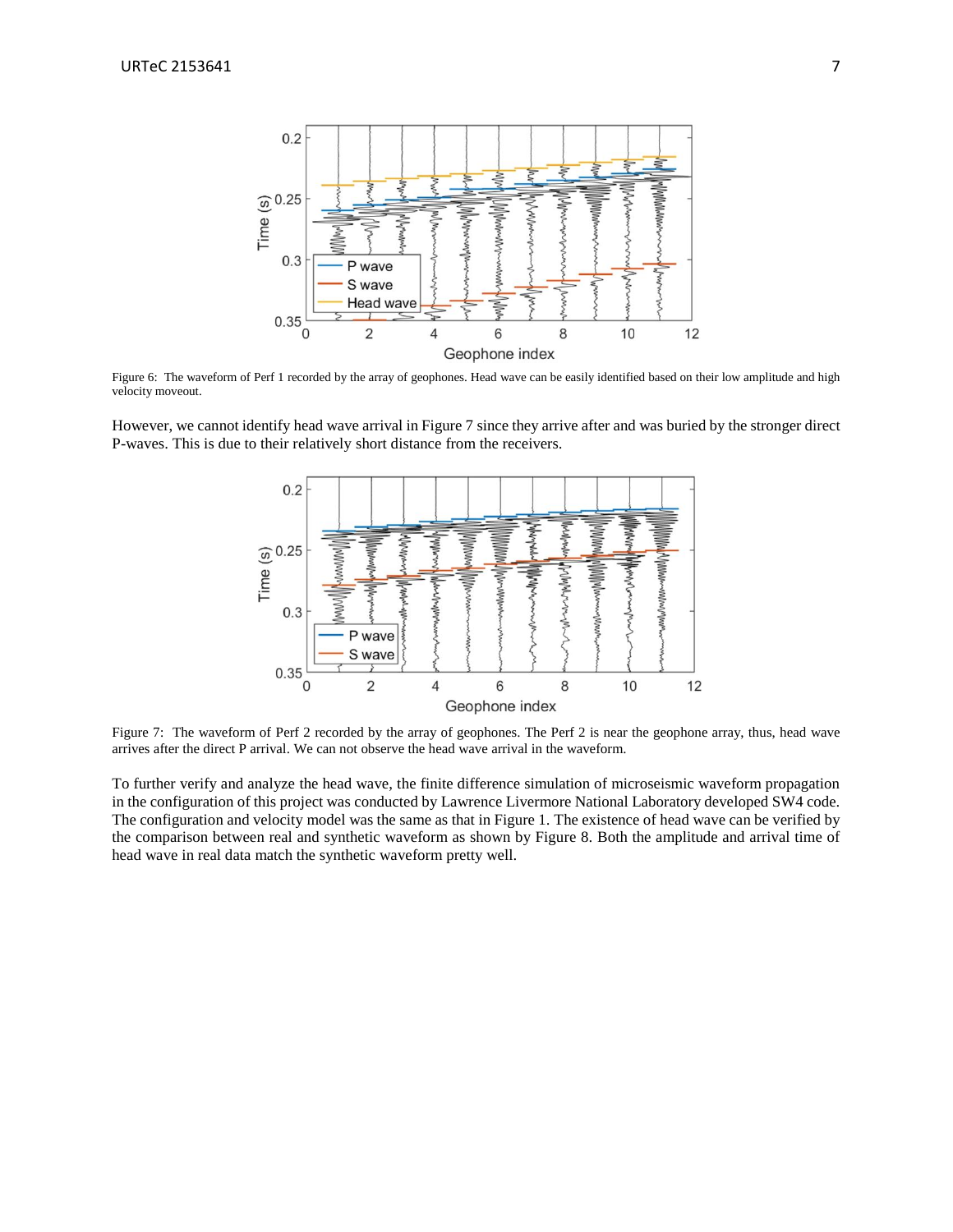

Figure 8: The synthetic waveform match the real data pretty well. This verified the existence of head wave. The difference on S-wave in the first two components might be because of the unknown source mechanism of the real event for simulation or the isotropic assumption in the velocity model.

# **Results and Discussion**

#### Velocity model calibration

Since the original velocity model used by the contractor was a model built based on sonic logs, it is limited to the depth where the wells are situated. However, analysis on this velocity model shows that head wave will not take over direct arrival to be the first arrival as observed in the waveform. So the velocity model will need to be calibrated to waveform of perforation shots. This can be carried out by our developed Bayesian inversion code for microseismic event location. We can simply regard the velocity model as the model parameter **m** to be estimated and treat perforation shot location and the associate arrival time as the observable data **d**. From the velocity model calibration, we found the stimulation zone can be precisely characterized by the original velocity model ( $V_p = 4.31 \text{ km/s}$  and  $V_s = 2.67 \ km/s$ ). However, the calibration also reveals the existence of a high velocity ( $V_p = 6.01 \ km/s$ ) zone approximately 70  $m$  below the geophone array but there was no velocity information in the original model due to lack of sonic log.

#### Perforation shot location

We may locate the perforation shots whose locations are known to quantify the estimation accuracy. Our location result of perforation shots on stage two is shown by Figure 9 along with their true location. Please note that before the location of the perforation shots in this analysis, the velocity model was calibrated with all available perforation shots on stages other than stage two. Since the velocity model was not calibrated with perforation shots to be located, these perforation shots on stage two can treated as normal microseismic events and used for location uncertainty analysis.

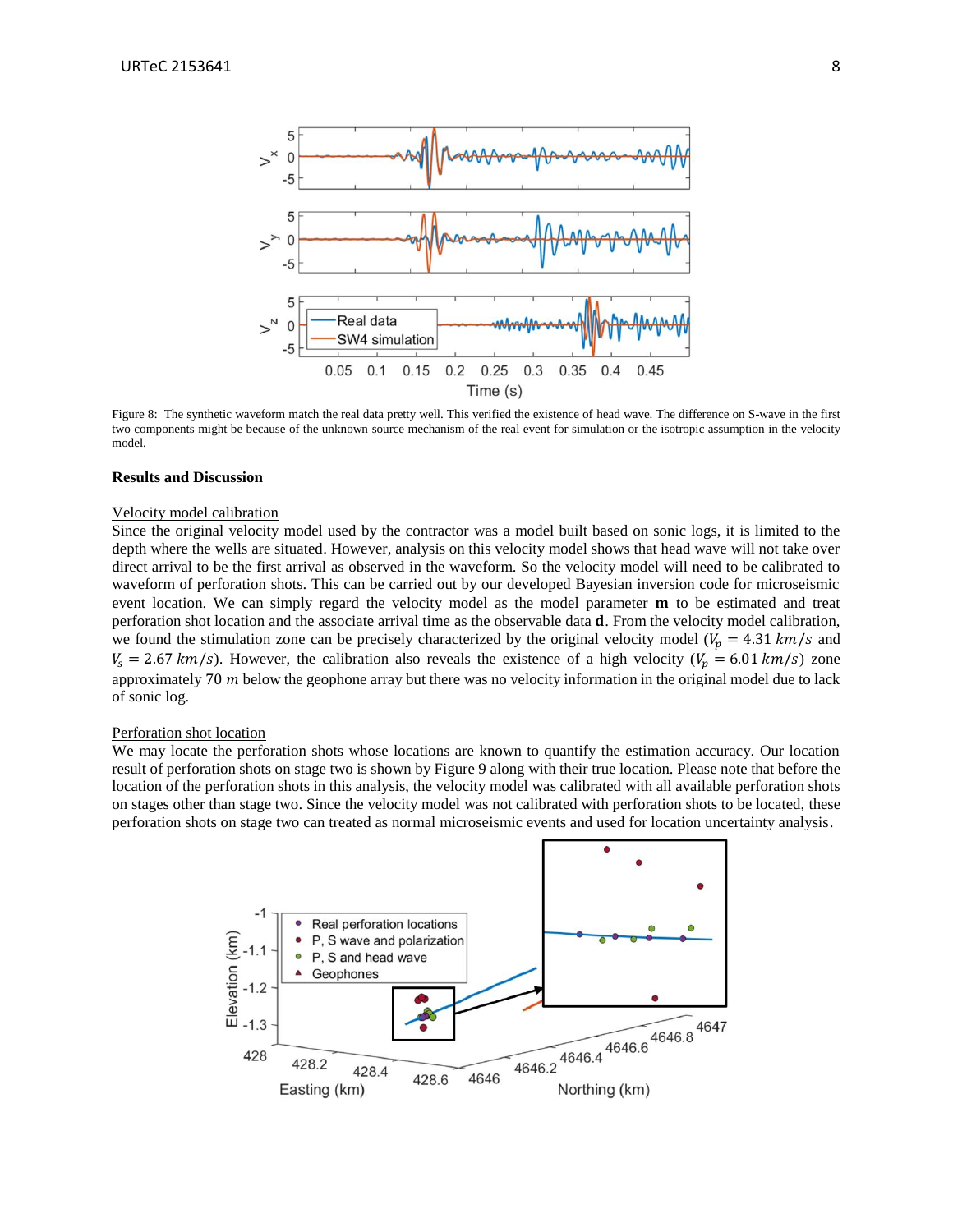Figure 9: Comparison on estimated perforation shots location and the true perforation location. The perforation shot location estimated with P, S and head wave arrivals is more accurate comparing to the location estimated with traditional P, S arrivals and polarization method.

What is also displayed in Figure 9 is the location result with the traditional method, which use P, S-wave arrivals and direct P-wave polarization. The polarization of direct P-wave is calculated by a hodograms eigenvector method. From the comparison between these results, we found the method using head wave gives an average error of  $15 \, m$  while the traditional method with polarization gives an error of  $49 \, m$ . This demonstrates the effectiveness and accuracy of our proposed location method with head wave arrivals.

#### Relocation of microseismic events on stage two

The map view of the microseismic event location provided by the contractor is shown in Figure 10. Apparently, the microseismic event location on stages two is significantly more scattered than those on later stages. One possible explanation of the scattering is because of the larger stimulated reservoir volume for stage two. Another explanation is simply because of the large location uncertainty due to the long distance of stage two from the geophone array.



Figure 10: Map view of microseismic event location processed by contractor. The event location on stage two is more scattering than later stages.

To answer this question, we relocated microseismic events on stage two with head wave arrival times instead of direct P-wave polarizations. In the original event catalog, there were 66 events on stage two. We were able to confidently pick head wave for 31 events among them. The result is shown in Figure 11. Apparently, the relocated events are much less scattering than the result provided by contractor. This shows that the scattering of stage two events in the original catalog was due to the large uncertainty in the estimation. Also, it exhibits the effectiveness of accounting for head wave in microseismic event location to improve location accuracy.

The large amount of head wave enable us to make effective use of them to reduce location uncertainty due to large source receiver distance and large uncertainty in P-wave polarization. This method is especially useful for situations where geophone cannot be put to adjacent of stimulation zone due to physical limitations. Whenever available, the head wave can be used to reduce uncertainty with location. Since location estimation with head wave was usually more accurate, it may be possible to improve nearby events location estimation with these accurate event location by means of double-difference (Waldhauser and Ellsworth, 2000) or matched field processing (Baggeroer and Kuperman, 1993; Harris and Kvaerna, 2010).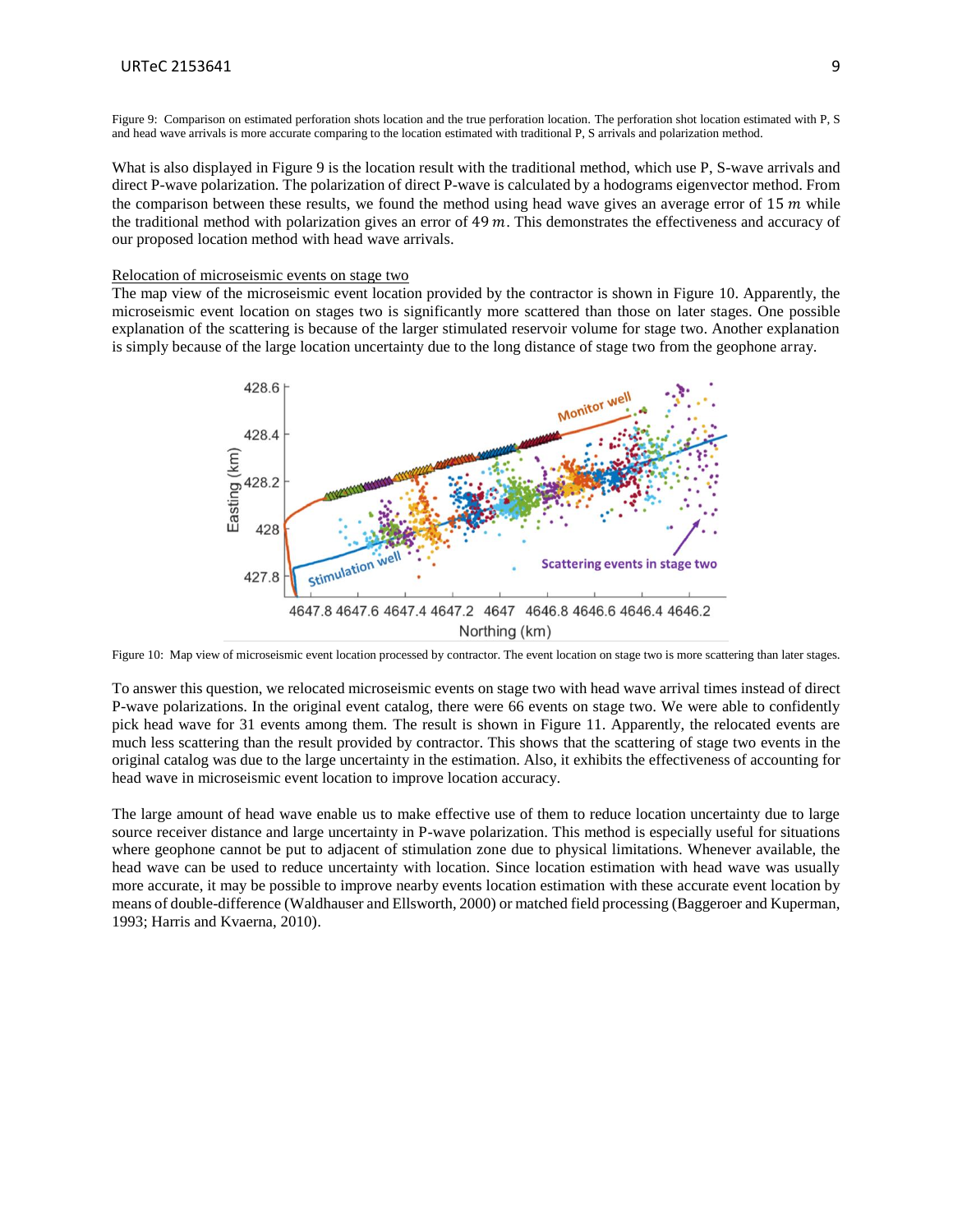

Figure 11: The microseismic event location estimated with P, S and head wave arrival is less scattering comparing with the microseismic event location processed by the contractor.

Since it is hard to pick head wave arrives after direct P-wave arrival, we will be forced to use polarization to constrain the event direction for stages near the geophone. This traditional polarization method is problematic as we have shown. So the traditional acquisition practice will need to be improved. We would propose a two array acquisition geophone for single horizontal well hydraulic fracturing monitoring. One array should be as near to the stimulation zone as possible. And the other array should be at relatively large distance from the stimulation zone for head wave monitoring. This acquisition geometry will be able to use multiple arrivals as well as obtain high S/N ratio.

## **Conclusion**

The existence of head wave in microseismic survey in Marcellus shale is observed and verified. A Bayesian inverse framework was developed for microseismic event location. The location result of perforation shots using the developed method verified that the accounting for head wave arrival time as a substitution of P-wave polarization indeed improves the microseismic location accuracy. The analysis of relocation result on microseismic events on stage two shows that the scattering of stage two events in original catalog is a result of large uncertainty associated with the original location method. This scattering can be reduced by our proposed method. Based on the result, we proposed a two array acquisition geometry for single horizontal well hydraulic fracturing. This will enable us to improve microseismic event location accuracy.

#### **References**

Baggeroer, Arthur B., and William A. Kuperman. "Matched field processing in ocean acoustics." In Acoustic Signal Processing for Ocean Exploration, pp. 79-114. Springer Netherlands, 1993.

Cipolla, Craig, S. Maxwell, M. Mack, and Robert Downie. "A practical guide to interpreting microseismic measurements." In SPE/EAGE European Unconventional Resources Conference & Exhibition-From Potential to Production. 2012.

Dong, Wenjie, and M. Nafi Toksöz. "Borehole seismic-source radiation in layered isotropic and anisotropic media: Real data analysis." Geophysics 60, no. 3 (1995): 748-757.

Douglas, Alan. "Joint epicentre determination." Nature 215 (1967): 47-48.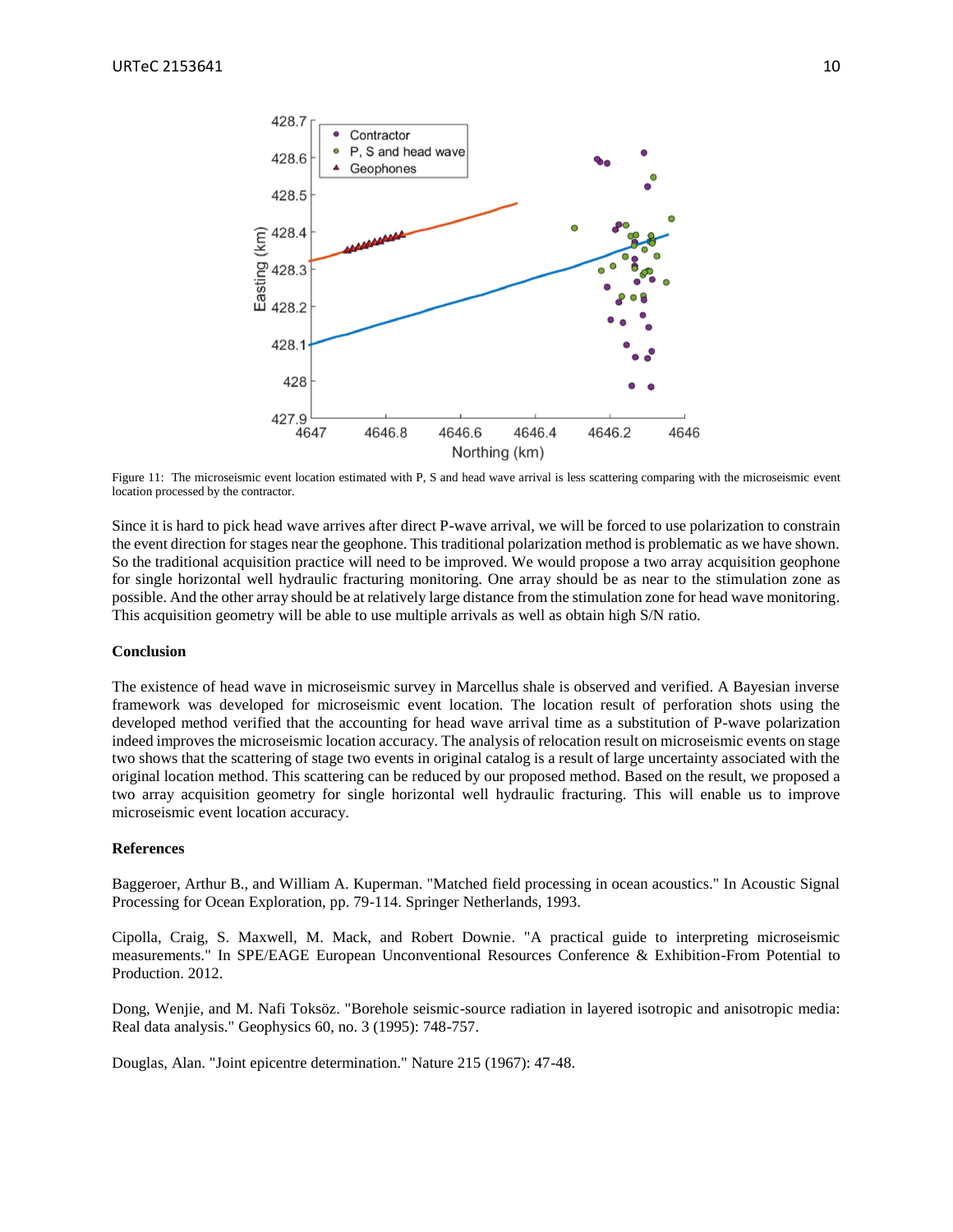Dreger, Douglas, Robert Uhrhammer, Michael Pasyanos, Joseph Franck, and Barbara Romanowicz. "Regional and far-regional earthquake locations and source parameters using sparse broadband networks: A test on the Ridgecrest sequence." Bulletin of the Seismological Society of America 88, no. 6 (1998): 1353-1362.

Drew, Julian Edmund, H. David Leslie, Philip Neville Armstrong, and Gwenola Michard. "Automated microseismic event detection and location by continuous spatial mapping." In SPE Annual Technical Conference and Exhibition. Society of Petroleum Engineers, 2005.

Duncan, P. and Eisner, L.. "Reservoir characterization using surface microseismic monitoring." Geophysics 75, no. 5 (2010): 75A139-75A146.

Eisner, Leo and Le Calvez, Joel Herve. "New Analytical Techniques To Help Improve Our Understanding of Hydraulically Induced Microseismicity and Fracture Propagation." (2007).

Eisner, Leo, Peter M. Duncan, Werner M. Heigl, and William R. Keller. "Uncertainties in passive seismic monitoring." The Leading Edge 28, no. 6 (2009): 648-655.

Gaiser, James E., Terrance J. Fulp, Steve G. Petermann, and Gary M. Karner. "Vertical seismic profile sonde coupling." Geophysics 53, no. 2 (1988): 206-214.

Harris, David B., and Tormod Kvaerna. "Superresolution with seismic arrays using empirical matched field processing." Geophysical Journal International 182, no. 3 (2010): 1455-1477.

Hayles, Kristin, Robert L. Horine, Steve Checkles, and J. P. Blangy. "Comparison of microseismic results from the Bakken Formation processed by three different companies: Integration with surface seismic and pumping data: 81st Annual International Meeting." In SEG, Expanded Abstracts, vol. 1468. 2011.

Li, Junlun, Chang Li, Scott A. Morton, Ted Dohmen, Keith Katahara, and M. Nafi Toksöz. "Microseismic joint location and anisotropic velocity inversion for hydraulic fracturing in a tight Bakken reservoir." Geophysics 79, no. 5 (2014): C111-C122.

Maxwell, Shawn. Microseismic imaging of hydraulic fracturing: Improved engineering of unconventional shale reservoirs. No. 17. SEG Books, 2014.

Maxwell, S. C., J. Rutledge, R. Jones, and M. Fehler. "Petroleum reservoir characterization using downhole microseismic monitoring." Geophysics 75, no. 5 (2010): 75A129-75A137.

Maxwell, Shawn. "Microseismic location uncertainty." CSEG Recorder, April (2009).

Maxwell, Shawn. "Microseismic: Growth born from success." The Leading Edge 29, no. 3 (2010): 338-343.

Myers, Stephen C., Gardar Johannesson, and William Hanley. "A Bayesian hierarchical method for multiple-event seismic location." Geophysical Journal International 171, no. 3 (2007): 1049-1063.

Myers, Stephen C., Gardar Johannesson, and William Hanley. "Incorporation of probabilistic seismic phase labels into a Bayesian multiple-event seismic locator." Geophysical Journal International 177, no. 1 (2009): 193-204.

Oliver, Dean S., Albert C. Reynolds, and Ning Liu. Inverse theory for petroleum reservoir characterization and history matching. Cambridge University Press, 2008.

Parra, J. O., C. L. Hackert, P-C. Xu, and Hughbert A. Collier. "Attenuation analysis of acoustic waveforms in a borehole intercepted by a sand-shale sequence reservoir." The Leading Edge 25, no. 2 (2006): 186-193.

Parra, Jorge O., Chris L. Hackert, Anthony W. Gorody, and Valeri Korneev. "Detection of guided waves between gas wells for reservoir characterization." Geophysics 67, no. 1 (2002): 38-49.